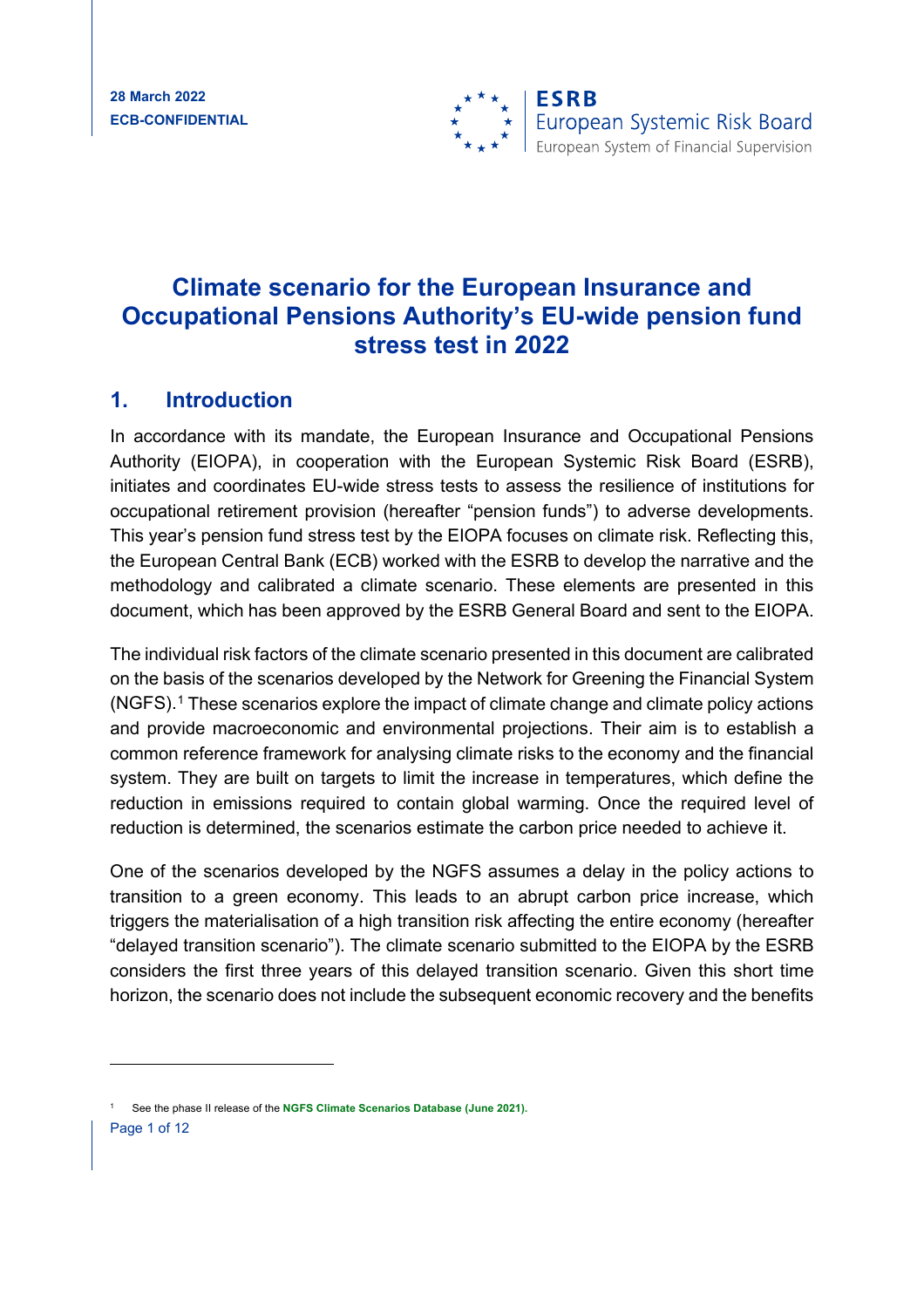stemming from the green transition. For the same reason, the climate scenario set out in this document does not consider physical risks as they do not fully materialise in the period covered. The scenario provided by the ESRB assumes "no policy change", which means neither monetary policy nor fiscal policy actions are considered to counteract the impact of the scenario. Lastly, due to the cut-off date for this exercise, the most recent developments related to the Russian invasion of Ukraine are not reflected in the scenario, which therefore maintains its focus on the implications of an abrupt carbon price increase.

Section 2 outlines the narrative of the disorderly transition scenario and Section 3 presents the main assumptions and calibration of the scenario.

## **2. Narrative**

The climate scenario explores high transition risk due to policies being implemented late. Specifically, the scenario assumes that new climate policies are not introduced until 2030. Therefore, stronger policies are subsequently needed to limit global warming to below 2°C in line with the Paris Agreement.<sup>[2](#page-1-0)</sup> This results in higher carbon prices, which aim to achieve a greater reduction in carbon emissions to compensate for the delay in implementing policy actions.

The availability of carbon removal technologies is assumed to be low, pushing carbon prices even higher in an effort to curb emissions. As a result, emissions exceed the carbon budget temporarily but decline more rapidly after 2030 – in line with the delayed introduction of climate policies – to ensure a 67 % chance of limiting global warming to below 2°C. This leads to higher transition risk compared with an orderly transition scenario. The abrupt implementation of policies affects the energy sector, including its mix of sources, and the aggressive carbon pricing has an impact on several areas of the real economy. Overall, the risk drivers of this disorderly transition are inherently different from other risk scenarios (e.g. a market downturn or a liquidity crisis).

<span id="page-1-0"></span><sup>2</sup> The goal of the Agreement is to limit global warming to well below 2 degrees Celsius, preferably to 1.5 degrees Celsius, compared with preindustrial levels.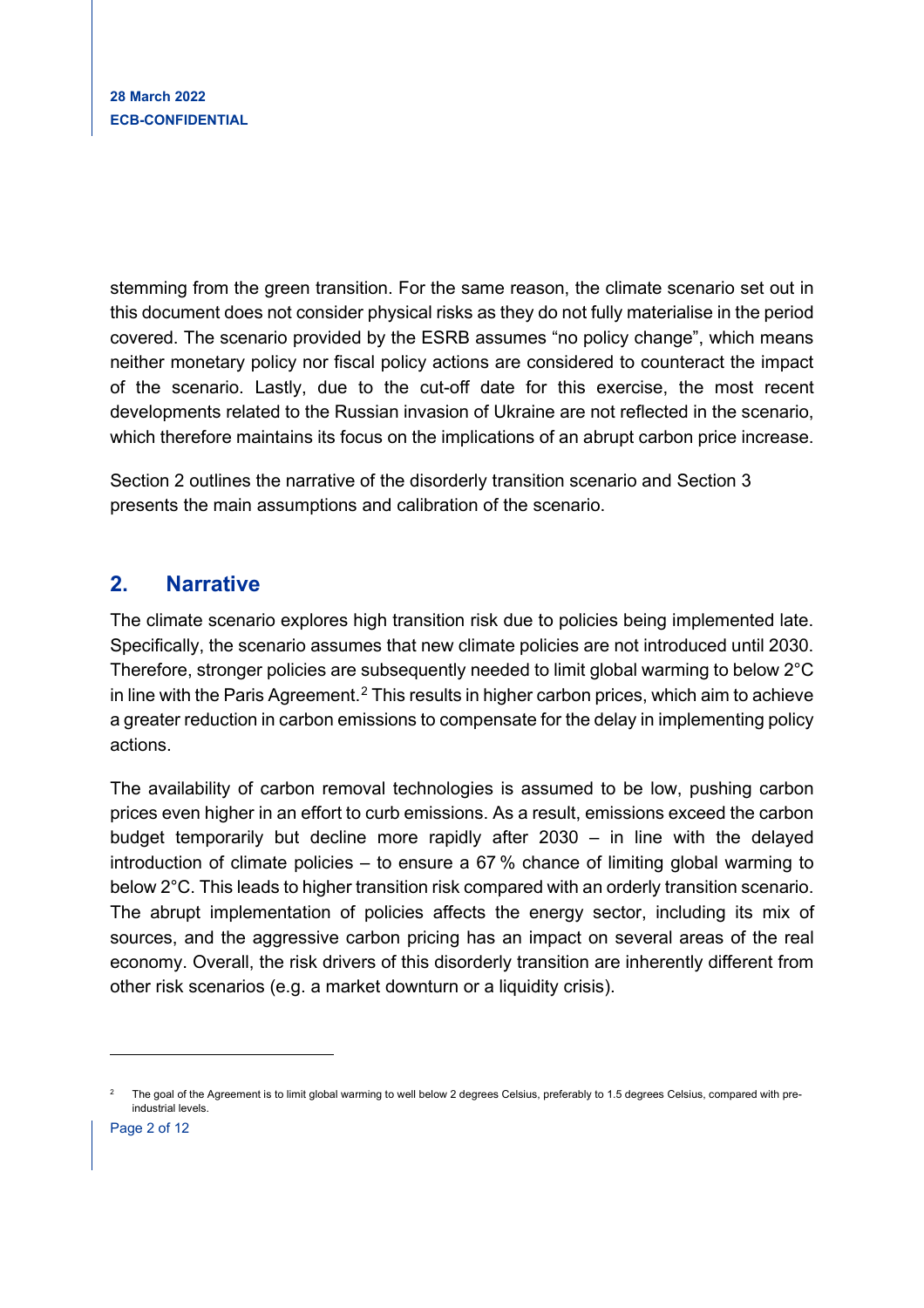The increase in carbon prices leads to a strong price increase in fossil fuels and therefore energy prices. Conceptually, such cost-push shocks affect carbon dependent sectors more. The general economic outlook worsens, which also has an impact on financial markets. Equity markets fall, especially in carbon intensive sectors. Similarly, corporate credit spreads for brown industries rise sharply, mirroring the perceived difficulties of specific industries to decarbonise quickly or face the rising emission permit costs. The cost of issuing sovereign debt also increases with yields rising across jurisdictions. A limited degree of uncertainty is also felt in real estate markets, where downward corrections are mild. The transition causes downward adjustments or subdued growth in these markets,<sup>[3](#page-2-0)</sup> as tangible assets experience a slowdown in value growth because of the transitioninduced stress.

# **3. Assumptions and calibration**

The environmental and energy variables estimated by the REMIND-MAgPIE model<sup>[4](#page-2-1)</sup> are used as input by the National Institute Global Econometric Model (NiGEM), which provides macroeconomic projections. The methodological approach taken when calibrating this climate scenario is to stay aligned with the NGFS models' estimates. This ensures the integrity of the climate scenario described in the previous section and the consistency with the models' output. In addition, the geographical breakdown available in the NGFS allows for a breakdown by country, except for a few countries for which relevant cross-filling has been performed.

The overlays and additional calibrations have been performed to tailor the scenario to the specific needs of the pension funds stress test exercise. For all the variables, the calibration consists of frontloading the effect of the first three years of the delayed transition scenario from NiGEM (2031-2033) in 2022. The impact of the scenario presented in this

<span id="page-2-0"></span>The growth is dampened when compared with the baseline scenario, where constant growth in all geographic areas is forecast.

<span id="page-2-1"></span><sup>4</sup> The Regional Model of Investment and Development-Model of Agricultural Production and its Impact on the Environment (REMIND-MAgPIE) is a comprehensive integrated assessment model framework within the NGFS environment that simulates, in a forward-looking fashion, the dynamics within and between the energy, land-use, water, air pollution and health, economy and climate systems.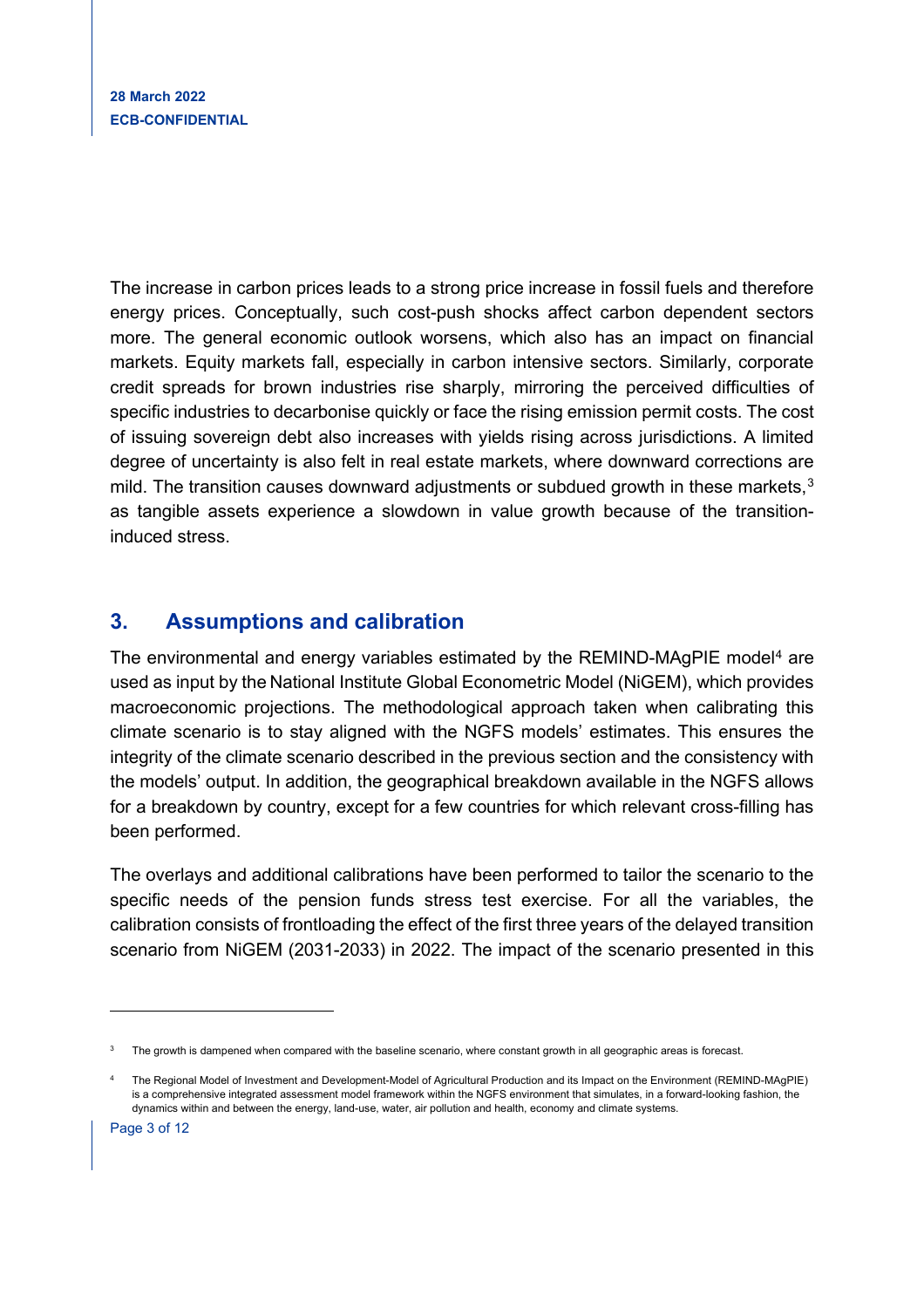document differs substantially in nature from previous exercises, both in terms of the sectoral dimension and the severity of the outlook. Any comparison with previous stress test scenarios should take account of these differences.

The interest rate curve is determined through the short-term interest rate and the longterm interest rate variables available in NiGEM. These two serve as given points on the maturity ladder of 3 months and 10 years maturity, respectively. Given the modelling approach of NiGEM, which estimates country specific long-term interest rates, these rates can be used as a good approximation for sovereign yields. For the EU, the effects on the German Bund can be regarded as a good approximation of the effects on the risk-free rate.

The house price variable in NiGEM serves as the direct basis for residential real estate (RRE) prices. The commercial real estate (CRE) prices are estimated leveraging the forecasts for RRE and using the historical country-specific sensitivity between RRE and CRE prices. Oil, gas and coal price developments are provided directly by NiGEM. Their sharp increase is a consequence of the increase in carbon prices. The latter are also provided as a variable and expressed in monetary terms.

Furthermore, equity prices and corporate credit spreads are provided with a sectoral breakdown. The NACE sectors<sup>[5](#page-3-0)</sup> are chosen on the basis of their contribution to annual GDP and coverage of greenhouse gas emissions. They represent approximately 80% of gross value added and 80% of greenhouse gas emissions. The selection includes both green and brown sectors. The residual "Other" category includes sectors not explicitly indicated which represent roughly 20% of both GDP and emissions.

Equity price shocks are also based on NiGEM projections. To achieve a sectoral breakdown of the equity prices by NiGEM, the modelling infrastructure of the economywide climate stress test $6$  is used. Specifically, the infrastructure is used to project firm profitability at a micro level. Firms' profitability is then aggregated up to the sectoral level

<span id="page-3-1"></span>Page 4 of 12

<span id="page-3-0"></span><sup>5</sup> Statistical classification of economic activities in the European Community.

<sup>6</sup> See **ECB Economy [wide climate stress test.](https://www.ecb.europa.eu/pub/pdf/scpops/ecb.op281%7E05a7735b1c.en.pdf)**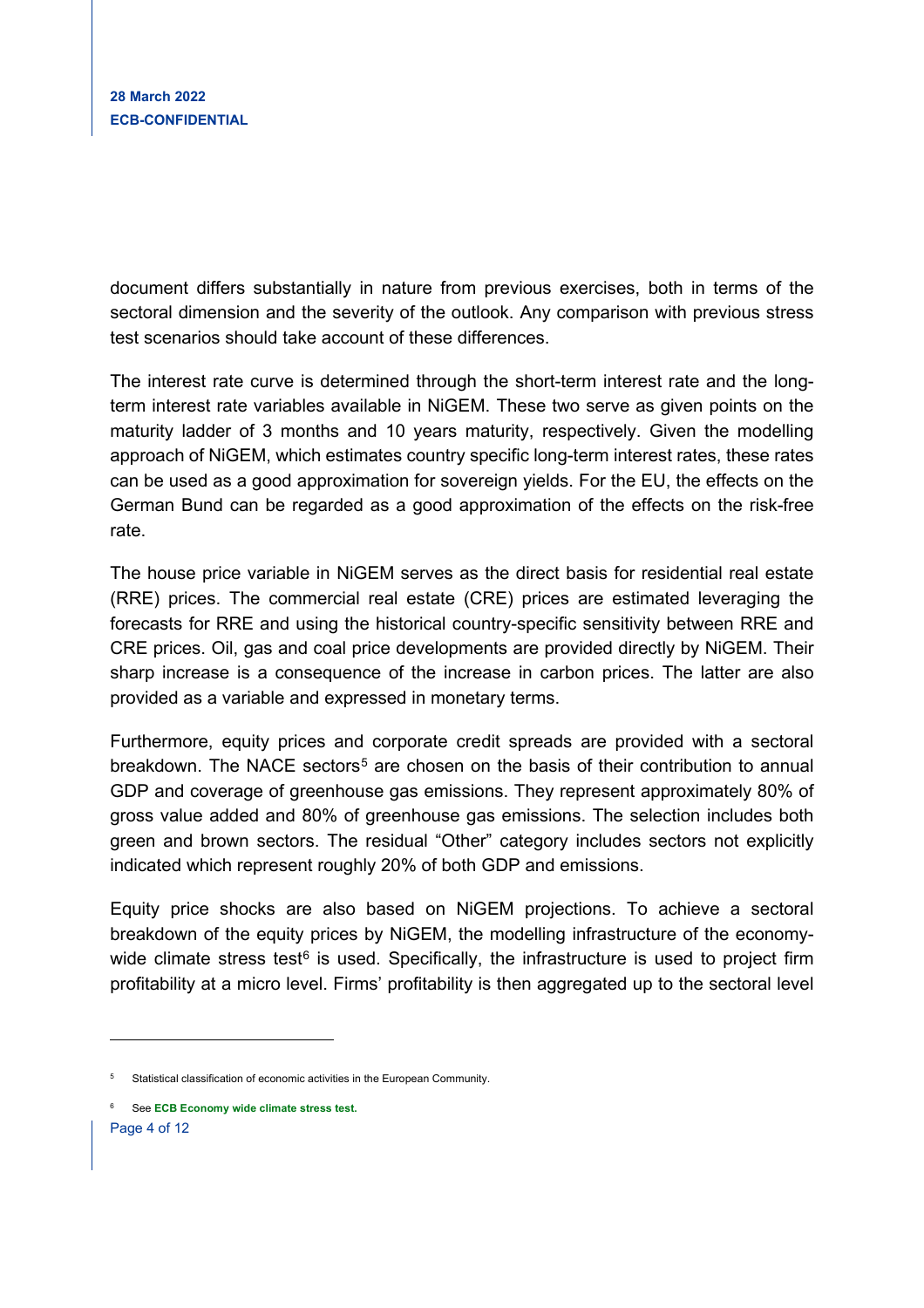and used to break down NiGEM's equity price projections for the different sectors, relying on the assumption that equity prices will reflect the discounted projected profitability of each sector.

Values for corporate bond spreads are not provided by NiGEM. Shocks are therefore derived through an adjustment to the ECB economy-wide climate stress test model. The proxy for corporate bond spreads is calculated based on the projections of probability of default of firms weighted by their projected level of debt and the starting level of corporate bond spreads for each sector. The ratio between equity prices and the proxy for corporate credit spreads is calculated at the sectoral level. The sensitivity of the most affected sector is also used to extrapolate corporate credit spreads for the remaining sectors based on their respective equity price shocks. This ensures a degree of conservatism in the corporate spread shock and a higher level of consistency between equity price and corporate bond shocks. Lastly, the economy-wide climate stress test is based on European firms and hence an assumption is made that European firms' probabilities of default can be successfully extrapolated to the rest of the world.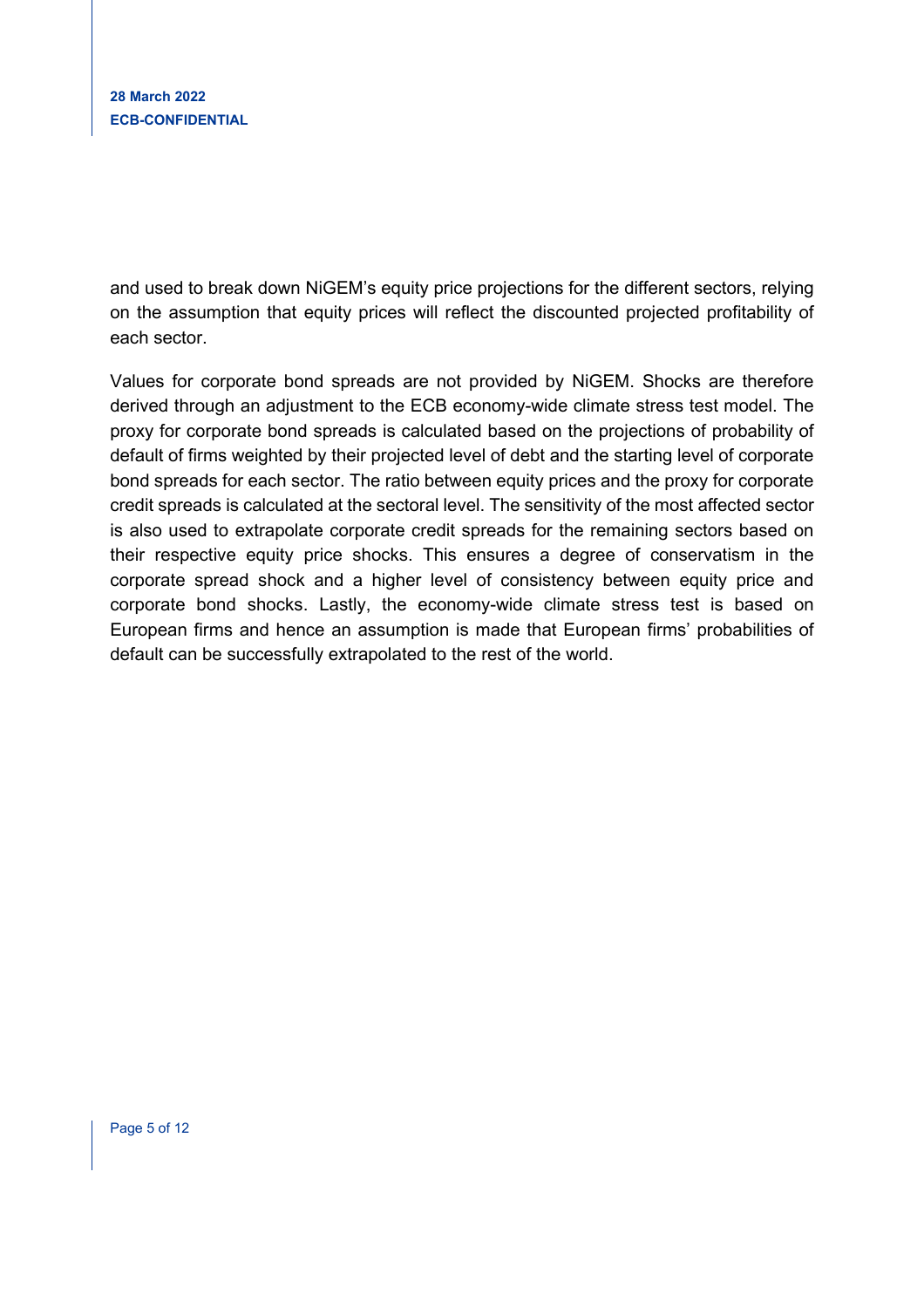# **4. Annex**

#### **Table A.1: Short-term and long-term interest rates**

| <b>Short-term interest rates</b><br>percentage per annum |                          | Long-term interest rates<br>basis points per annum |  |                        |                          |            |
|----------------------------------------------------------|--------------------------|----------------------------------------------------|--|------------------------|--------------------------|------------|
| <b>Geographic area</b>                                   | Country                  | 3M                                                 |  | <b>Geographic area</b> | Country                  | <b>10Y</b> |
| EU                                                       | Austria                  | 0.06                                               |  | <b>EU</b>              | <b>Austria</b>           | 132        |
| EU                                                       | Belgium                  | 0.06                                               |  | <b>EU</b>              | <b>Belgium</b>           | 138        |
| EU                                                       | Cyprus                   | 0.06                                               |  | <b>EU</b>              | Cyprus                   | 170        |
| EU                                                       | Germany                  | 0.06                                               |  | EU                     | Germany                  | 98         |
| EU                                                       | <b>Estonia</b>           | 0.06                                               |  | EU                     | Estonia                  | 147        |
| EU                                                       | Spain                    | 0.06                                               |  | EU                     | Spain                    | 177        |
| EU                                                       | <b>Finland</b>           | 0.06                                               |  | EU                     | <b>Finland</b>           | 129        |
| EU                                                       | France                   | 0.06                                               |  | <b>EU</b>              | France                   | 140        |
| EU                                                       | Greece                   | 0.06                                               |  | EU                     | Greece                   | 214        |
| EU                                                       | <b>Ireland</b>           | 0.06                                               |  | <b>EU</b>              | Ireland                  | 116        |
| EU                                                       | Italy                    | 0.06                                               |  | <b>EU</b>              | Italy                    | 214        |
| EU                                                       | Lithuania                | 0.06                                               |  | EU                     | Lithuania                | 158        |
| EU                                                       | Luxembourg               | 0.06                                               |  | EU                     | Luxembourg               | 100        |
| EU                                                       | Latvia                   | 0.06                                               |  | <b>EU</b>              | Latvia                   | 139        |
| EU                                                       | Malta                    | 0.06                                               |  | EU                     | <b>Malta</b>             | 187        |
| EU                                                       | <b>Netherlands</b>       | 0.06                                               |  | EU                     | <b>Netherlands</b>       | 119        |
| EU                                                       | Portugal                 | 0.06                                               |  | <b>EU</b>              | Portugal                 | 169        |
| EU                                                       | Slovenia                 | 0.06                                               |  | EU                     | Slovenia                 | 149        |
| EU                                                       | Slovakia                 | 0.06                                               |  | EU                     | Slovakia                 | 132        |
| EU                                                       | Euro area                | 0.06                                               |  | EU                     | Euro area                | 143        |
| EU                                                       | <b>Czech Republic</b>    | 4.31                                               |  | <b>EU</b>              | <b>Czech Republic</b>    | 230        |
| EU                                                       | Denmark                  | 0.19                                               |  | <b>EU</b>              | <b>Denmark</b>           | 117        |
| EU                                                       | Croatia                  | 3.11                                               |  | EU                     | Croatia                  | 172        |
| EU                                                       | Poland                   | 1.48                                               |  | EU                     | Poland                   | 267        |
| EU                                                       | Sweden                   | 0.56                                               |  | <b>EU</b>              | Sweden                   | 110        |
| EU                                                       | Hungary                  | 2.78                                               |  | EU                     | <b>Hungary</b>           | 347        |
| EU                                                       | Romania                  | 1.49                                               |  | <b>EU</b>              | Romania                  | 397        |
| EU                                                       | <b>Bulgaria</b>          | 0.77                                               |  | lευ                    | <b>Bulgaria</b>          | 170        |
| Advanced economies                                       | Norway                   | 1.34                                               |  | Advanced economies     | Norway                   | 284        |
| Advanced economies                                       | Iceland                  | 2.90                                               |  | Advanced economies     | Iceland                  | 451        |
| Advanced economies                                       | Switzerland              | $-0.14$                                            |  | Advanced economies     | Switzerland              | 96         |
| Advanced economies                                       | Liechtenstein            | $-0.14$                                            |  | Advanced economies     | Liechtenstein            | 96         |
| Advanced economies                                       | <b>United Kingdom</b>    | 1.44                                               |  | Advanced economies     | <b>United Kingdom</b>    | 154        |
| Advanced economies                                       | <b>United States</b>     | 1.68                                               |  | Advanced economies     | <b>United States</b>     | 168        |
| Advanced economies                                       | China                    | 1.28                                               |  | Advanced economies     | China                    | 383        |
| Advanced economies                                       | Japan                    | 0.48                                               |  | Advanced economies     | Japan                    | 105        |
| lWorld                                                   | <b>Rest of the World</b> | 4.64                                               |  | World                  | <b>Rest of the World</b> | 395        |

| <b>Short-term interest rates</b><br>percentage per annum |                          |         | Long-term interest rates<br>basis points per annum |                          |            |
|----------------------------------------------------------|--------------------------|---------|----------------------------------------------------|--------------------------|------------|
| Geographic area                                          | Country                  | 3M      | Geographic area                                    | Country                  | <b>10Y</b> |
| EU                                                       | Austria                  | 0.06    | <b>EU</b>                                          | Austria                  | 132        |
| EU                                                       | <b>Belgium</b>           | 0.06    | <b>EU</b>                                          | <b>Belgium</b>           | 138        |
| EU                                                       | Cyprus                   | 0.06    | EU                                                 | Cyprus                   | 170        |
| EU                                                       | Germany                  | 0.06    | EU                                                 | Germany                  | 98         |
| EU                                                       | Estonia                  | 0.06    | EU                                                 | Estonia                  | 147        |
| EU                                                       | Spain                    | 0.06    | <b>EU</b>                                          | Spain                    | 177        |
| EU                                                       | <b>Finland</b>           | 0.06    | <b>EU</b>                                          | <b>Finland</b>           | 129        |
| EU                                                       | <b>France</b>            | 0.06    | <b>EU</b>                                          | <b>France</b>            | 140        |
| EU                                                       | Greece                   | 0.06    | <b>EU</b>                                          | Greece                   | 214        |
| EU                                                       | <b>Ireland</b>           | 0.06    | <b>EU</b>                                          | Ireland                  | 116        |
| EU                                                       | Italy                    | 0.06    | <b>EU</b>                                          | Italy                    | 214        |
| EU                                                       | Lithuania                | 0.06    | EU                                                 | Lithuania                | 158        |
| EU                                                       | Luxembourg               | 0.06    | <b>EU</b>                                          | Luxembourg               | 100        |
| EU                                                       | Latvia                   | 0.06    | EU                                                 | Latvia                   | 139        |
| EU                                                       | <b>Malta</b>             | 0.06    | EU                                                 | Malta                    | 187        |
| EU                                                       | <b>Netherlands</b>       | 0.06    | <b>EU</b>                                          | <b>Netherlands</b>       | 119        |
| EU                                                       | Portugal                 | 0.06    | EU                                                 | Portugal                 | 169        |
| EU                                                       | Slovenia                 | 0.06    | <b>EU</b>                                          | Slovenia                 | 149        |
| EU                                                       | Slovakia                 | 0.06    | EU                                                 | Slovakia                 | 132        |
| EU                                                       | Euro area                | 0.06    | EU                                                 | Euro area                | 143        |
| EU                                                       | <b>Czech Republic</b>    | 4.31    | EU                                                 | Czech Republic           | 230        |
| EU                                                       | Denmark                  | 0.19    | <b>EU</b>                                          | <b>Denmark</b>           | 117        |
| EU                                                       | Croatia                  | 3.11    | <b>EU</b>                                          | Croatia                  | 172        |
| EU                                                       | Poland                   | 1.48    | <b>EU</b>                                          | Poland                   | 267        |
| EU                                                       | Sweden                   | 0.56    | EU                                                 | Sweden                   | 110        |
| EU                                                       | Hungary                  | 2.78    | <b>EU</b>                                          | Hungary                  | 347        |
| EU                                                       | Romania                  | 1.49    | <b>EU</b>                                          | Romania                  | 397        |
| EU                                                       | <b>Bulgaria</b>          | 0.77    | EU                                                 | <b>Bulgaria</b>          | 170        |
| Advanced economies                                       | Norway                   | 1.34    | Advanced economies                                 | Norway                   | 284        |
| Advanced economies                                       | Iceland                  | 2.90    | Advanced economies                                 | Iceland                  | 451        |
| Advanced economies                                       | Switzerland              | $-0.14$ | Advanced economies                                 | <b>Switzerland</b>       | 96         |
| Advanced economies                                       | Liechtenstein            | $-0.14$ | Advanced economies                                 | Liechtenstein            | 96         |
| Advanced economies                                       | <b>United Kingdom</b>    | 1.44    | Advanced economies                                 | <b>United Kingdom</b>    | 154        |
| Advanced economies                                       | <b>United States</b>     | 1.68    | Advanced economies                                 | <b>United States</b>     | 168        |
| Advanced economies                                       | China                    | 1.28    | Advanced economies                                 | China                    | 383        |
| Advanced economies                                       | Japan                    | 0.48    | Advanced economies                                 | Japan                    | 105        |
| World                                                    | <b>Rest of the World</b> | 4.64    | World                                              | <b>Rest of the World</b> | 395        |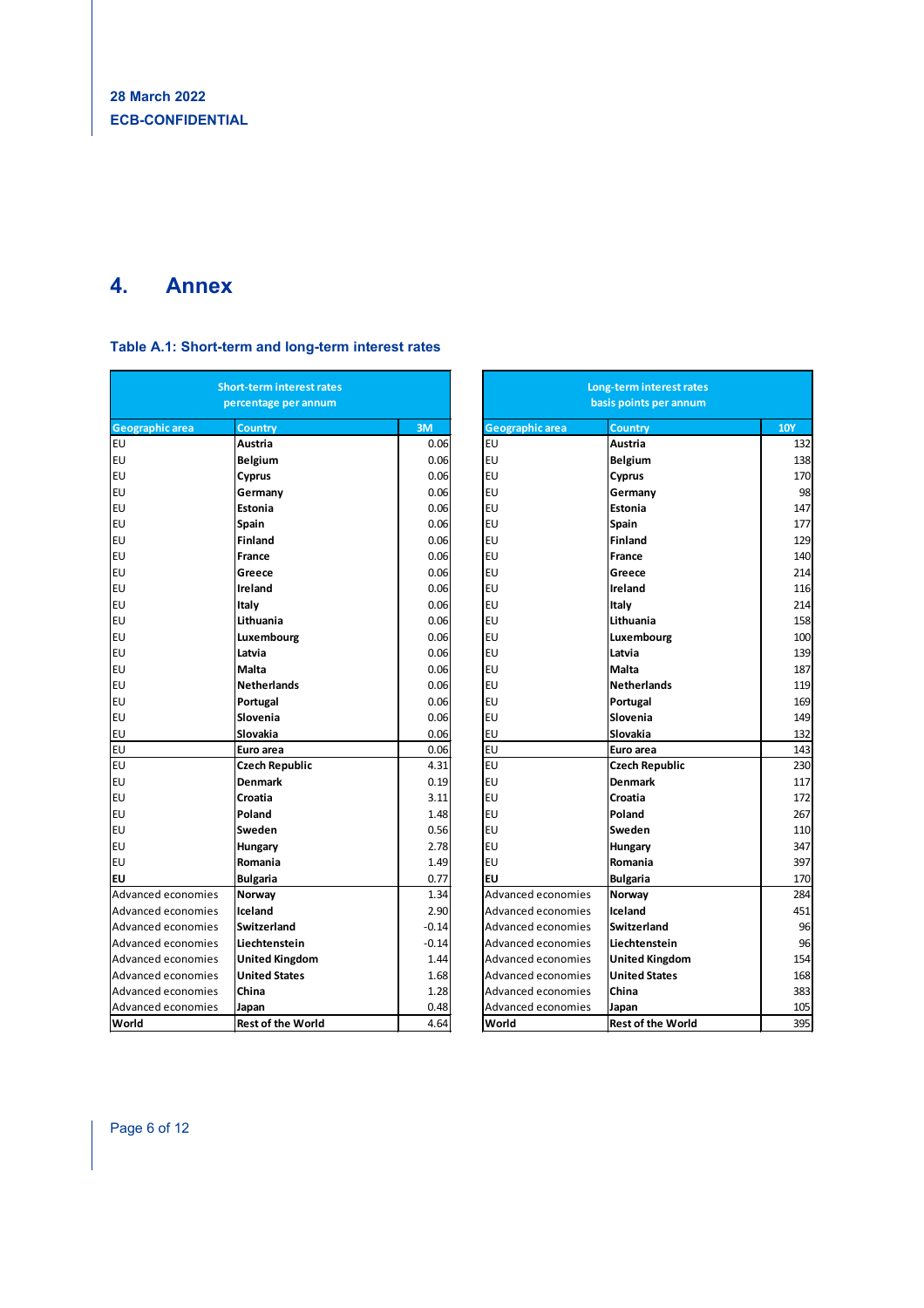### **Table A.2: Sovereign yields**

| Sovereign yields<br>basis points per annum |                          |            |  |
|--------------------------------------------|--------------------------|------------|--|
| <b>Geographic area</b>                     | <b>Country</b>           | <b>10Y</b> |  |
| EU                                         | Austria                  | 132        |  |
| EU                                         | Belgium                  | 138        |  |
| EU                                         | Cyprus                   | 170        |  |
| EU                                         | Germany                  | 98         |  |
| EU                                         | Estonia                  | 147        |  |
| EU                                         | Spain                    | 177        |  |
| EU                                         | <b>Finland</b>           | 129        |  |
| EU                                         | France                   | 140        |  |
| EU                                         | Greece                   | 214        |  |
| EU                                         | Ireland                  | 116        |  |
| EU                                         | Italy                    | 214        |  |
| EU                                         | Lithuania                | 158        |  |
| EU                                         | Luxembourg               | 100        |  |
| EU                                         | Latvia                   | 139        |  |
| EU                                         | Malta                    | 187        |  |
| EU                                         | <b>Netherlands</b>       | 119        |  |
| EU                                         | Portugal                 | 169        |  |
| EU                                         | Slovenia                 | 149        |  |
| EU                                         | <b>Slovakia</b>          | 132        |  |
| EU                                         | Euro area                | 143        |  |
| EU                                         | Czech Republic           | 230        |  |
| EU                                         | <b>Denmark</b>           | 117        |  |
| EU                                         | Croatia                  | 172        |  |
| EU                                         | Poland                   | 267        |  |
| EU                                         | Sweden                   | 110        |  |
| EU                                         | Hungary                  | 347        |  |
| EU                                         | Romania                  | 397        |  |
| EU                                         | <b>Bulgaria</b>          | 170        |  |
| Advanced economies                         | Norway                   | 284        |  |
| Advanced economies                         | Iceland                  | 451        |  |
| Advanced economies                         | Switzerland              | 96         |  |
| Advanced economies                         | Liechtenstein            | 96         |  |
| Advanced economies                         | <b>United Kingdom</b>    | 154        |  |
| Advanced economies                         | <b>United States</b>     | 168        |  |
| Advanced economies                         | China                    | 383        |  |
| Advanced economies                         | Japan                    | 105        |  |
| World                                      | <b>Rest of the World</b> | 395        |  |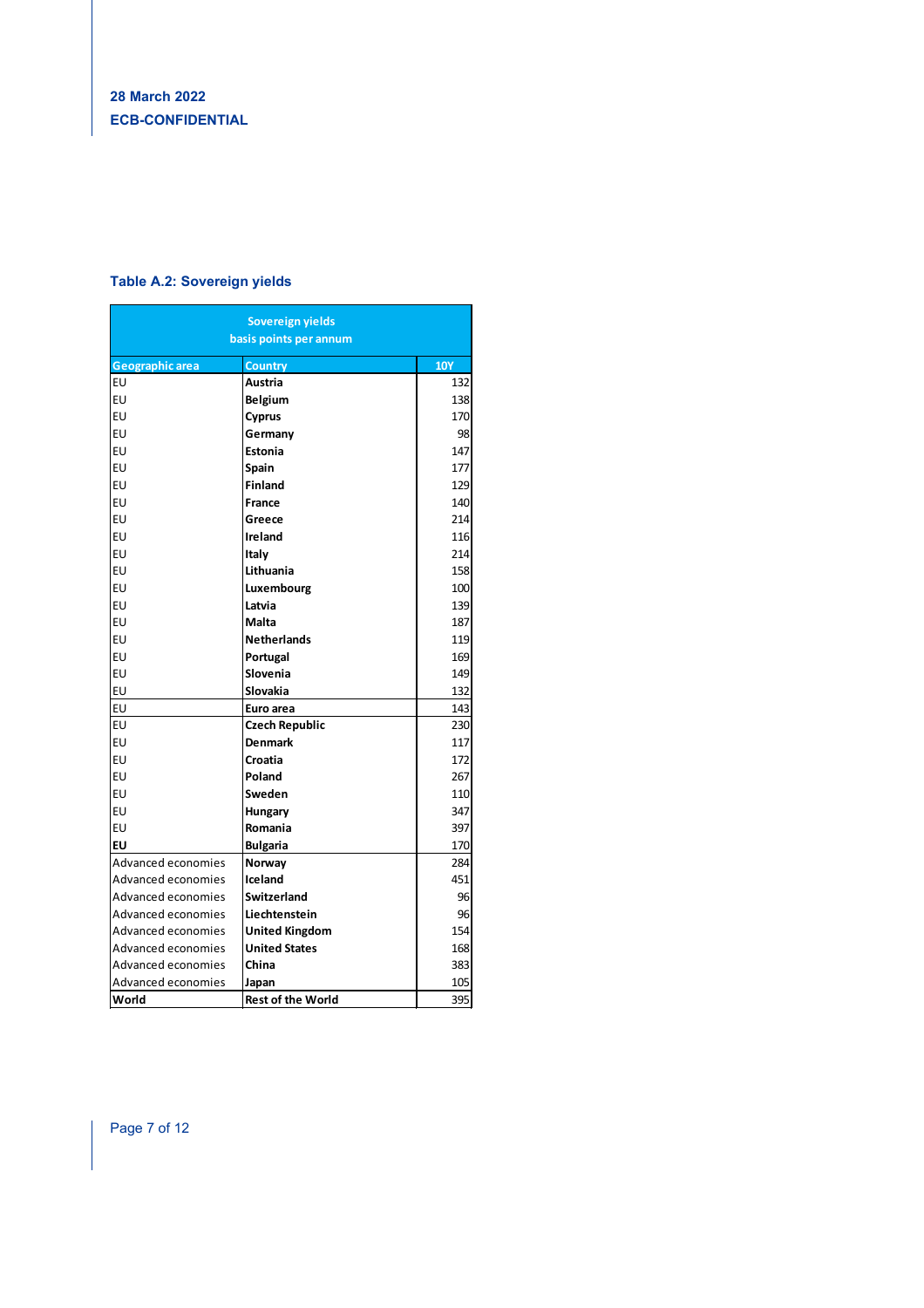### **Table A.3: Carbon prices**

|                        | <b>Carbon prices</b>     |     |  |  |
|------------------------|--------------------------|-----|--|--|
| in EUR, USD*           |                          |     |  |  |
| <b>Geographic area</b> | Country                  |     |  |  |
| EU                     | Austria                  | 321 |  |  |
| EU                     | Belgium                  | 321 |  |  |
| EU                     | Cyprus                   | 321 |  |  |
| EU                     | Germany                  | 321 |  |  |
| EU                     | Estonia                  | 321 |  |  |
| EU                     | Spain                    | 321 |  |  |
| EU                     | Finland                  | 321 |  |  |
| EU                     | France                   | 321 |  |  |
| EU                     | Greece                   | 321 |  |  |
| EU                     | Ireland                  | 321 |  |  |
| EU                     | Italy                    | 321 |  |  |
| EU                     | Lithuania                | 321 |  |  |
| EU                     | Luxembourg               | 321 |  |  |
| EU                     | Latvia                   | 321 |  |  |
| EU                     | Malta                    | 321 |  |  |
| EU                     | <b>Netherlands</b>       | 321 |  |  |
| EU                     | Portugal                 | 321 |  |  |
| EU                     | Slovenia                 | 321 |  |  |
| EU                     | Slovakia                 | 321 |  |  |
| EU                     | Euro area                | 321 |  |  |
| EU                     | <b>Czech Republic</b>    | 321 |  |  |
| EU                     | <b>Denmark</b>           | 321 |  |  |
| EU                     | Croatia                  | 321 |  |  |
| EU                     | Poland                   | 321 |  |  |
| EU                     | Sweden                   | 321 |  |  |
| EU                     | Hungary                  | 321 |  |  |
| EU                     | Romania                  | 321 |  |  |
| EU                     | Bulgaria                 | 321 |  |  |
| Advanced economies     | Norway                   | 321 |  |  |
| Advanced economies     | Iceland                  | 321 |  |  |
| Advanced economies     | <b>Switzerland</b>       | 321 |  |  |
| Advanced economies     | Liechtenstein            | 321 |  |  |
| Advanced economies     | <b>United Kingdom</b>    | 321 |  |  |
| Advanced economies     | <b>United States</b>     | 439 |  |  |
| Advanced economies     | China                    | 201 |  |  |
| Advanced economies     | Japan                    | 473 |  |  |
| World                  | <b>Rest of the World</b> | 192 |  |  |

\* Carbon prices are reported in EUR for the 27 Member States, European Free Trade Association countries and the United Kingdom and in USD for other geographic areas.

Page 8 of 12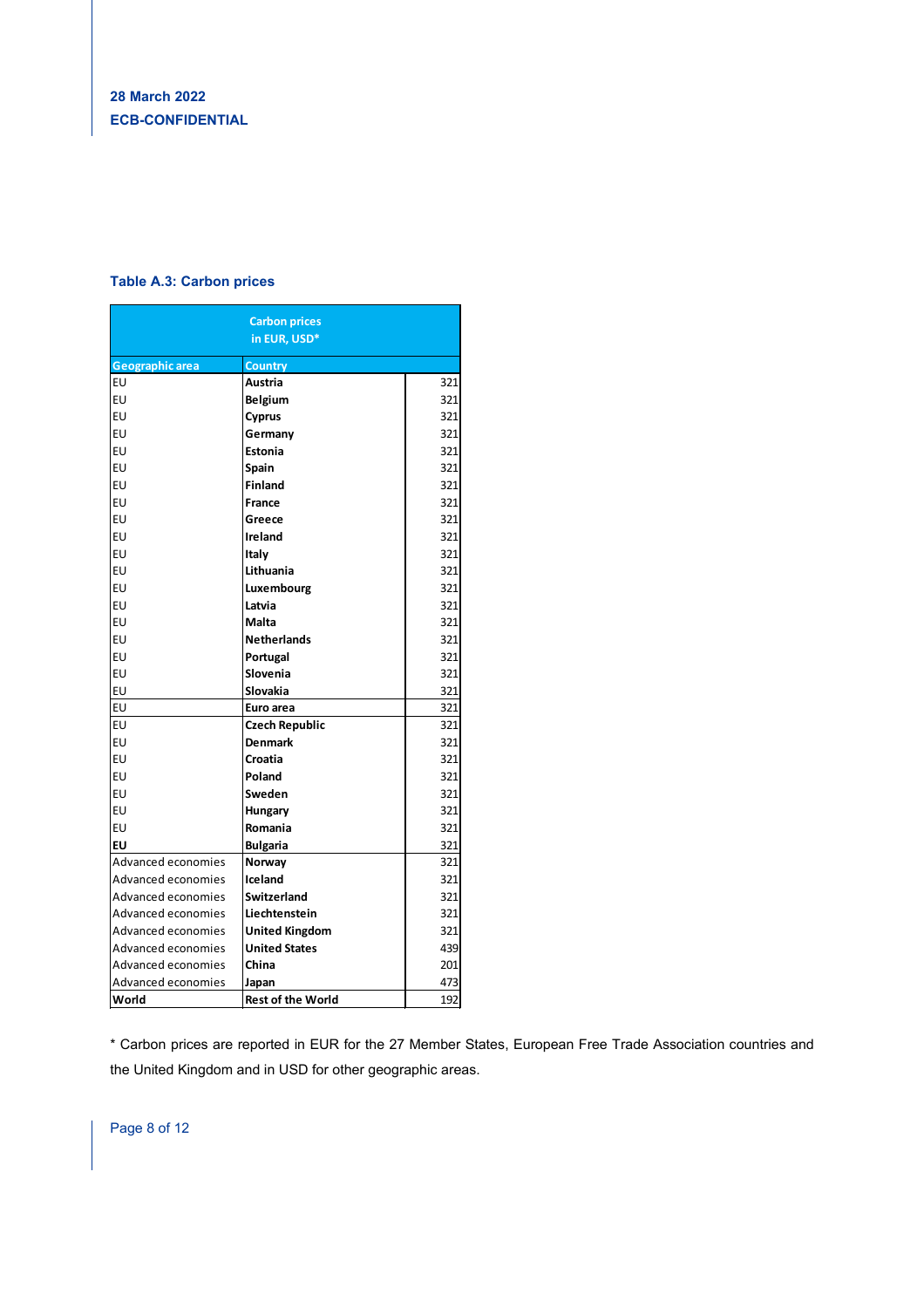| <b>Residential real estate prices</b><br>y-o-y percentage change |                          |        | <b>Commercial real estate prices</b><br>y-o-y percentage change |                          |        |  |
|------------------------------------------------------------------|--------------------------|--------|-----------------------------------------------------------------|--------------------------|--------|--|
| Geographic area<br>Country                                       |                          |        | <b>Geographic area</b><br>Country                               |                          |        |  |
| EU                                                               | Austria                  | $-0.6$ | EU                                                              | Austria                  | -0.3   |  |
| EU                                                               | <b>Belgium</b>           | $-0.6$ | EU                                                              | <b>Belgium</b>           | $-0.3$ |  |
| EU                                                               | Cyprus                   | 0.8    | EU                                                              | Cyprus                   | 0.8    |  |
| EU                                                               | Germany                  | 1.5    | EU                                                              | Germany                  | 0.7    |  |
| EU                                                               | Estonia                  | 0.8    | EU                                                              | Estonia                  | 0.4    |  |
| EU                                                               | Spain                    | $-2.0$ | EU                                                              | Spain                    | -0.7   |  |
| EU                                                               | <b>Finland</b>           | $-1.1$ | EU                                                              | Finland                  | -0.6   |  |
| EU                                                               | France                   | $-0.5$ | EU                                                              | France                   | $-0.3$ |  |
| EU                                                               | Greece                   | 3.7    | EU                                                              | Greece                   | 3.1    |  |
| EU                                                               | Ireland                  | $-0.5$ | EU                                                              | Ireland                  | $-0.6$ |  |
| EU                                                               | Italy                    | 0.7    | <b>EU</b>                                                       | Italy                    | 0.4    |  |
| EU                                                               | Lithuania                | 0.8    | EU                                                              | Lithuania                | 0.4    |  |
| EU                                                               | Luxembourg               | 0.8    | EU                                                              | Luxembourg               | 0.4    |  |
| EU                                                               | Latvia                   | 0.8    | EU                                                              | Latvia                   | 0.4    |  |
| EU                                                               | Malta                    | 0.8    | EU                                                              | Malta                    | 0.4    |  |
| EU                                                               | <b>Netherlands</b>       | 0.1    | EU                                                              | <b>Netherlands</b>       | 0.1    |  |
| EU                                                               | Portugal                 | $-1.4$ | EU                                                              | Portugal                 | -0.8   |  |
| EU                                                               | Slovenia                 | 0.8    | EU                                                              | Slovenia                 | 0.4    |  |
| EU                                                               | Slovakia                 | 0.8    | EU                                                              | Slovakia                 | 0.4    |  |
| EU                                                               | Euro area                | 0.8    | EU                                                              | Euro area                | 0.4    |  |
| EU                                                               | <b>Czech Republic</b>    | 0.8    | EU                                                              | Czech Republic           | 0.3    |  |
| EU                                                               | <b>Denmark</b>           | $-1.3$ | EU                                                              | <b>Denmark</b>           | -1.4   |  |
| EU                                                               | Croatia                  | 0.8    | EU                                                              | Croatia                  | 0.4    |  |
| EU                                                               | Poland                   | 0.8    | EU                                                              | Poland                   | 0.4    |  |
| EU                                                               | Sweden                   | 0.8    | EU                                                              | Sweden                   | 0.4    |  |
| EU                                                               | Hungary                  | 0.8    | EU                                                              | Hungary                  | 0.5    |  |
| EU                                                               | Romania                  | 0.8    | EU                                                              | Romania                  | 0.4    |  |
| EU                                                               | <b>Bulgaria</b>          | 0.8    | EU                                                              | <b>Bulgaria</b>          | 0.4    |  |
| Advanced economies                                               | Norway                   | 0.3    | Advanced economies                                              | Norway                   | 0.2    |  |
| Advanced economies                                               | Iceland                  | 0.3    | Advanced economies                                              | Iceland                  | 0.2    |  |
| Advanced economies                                               | <b>Switzerland</b>       | 2.9    | Advanced economies                                              | <b>Switzerland</b>       | 1.6    |  |
| Advanced economies                                               | Liechtenstein            | 2.9    | Advanced economies                                              | Liechtenstein            | 1.6    |  |
| Advanced economies                                               | <b>United Kingdom</b>    | 0.5    | Advanced economies                                              | United Kingdom           | 0.4    |  |
| Advanced economies                                               | <b>United States</b>     | 2.8    | Advanced economies                                              | <b>United States</b>     | 1.5    |  |
| Advanced economies                                               | China                    | 7.0    | Advanced economies                                              | China                    | 3.8    |  |
| Advanced economies                                               | Japan                    | 1.1    | Advanced economies                                              | Japan                    | 0.6    |  |
| World                                                            | <b>Rest of the World</b> | 1.0    | World                                                           | <b>Rest of the World</b> | 0.5    |  |

#### **Table A.4: Residential and commercial real estate prices**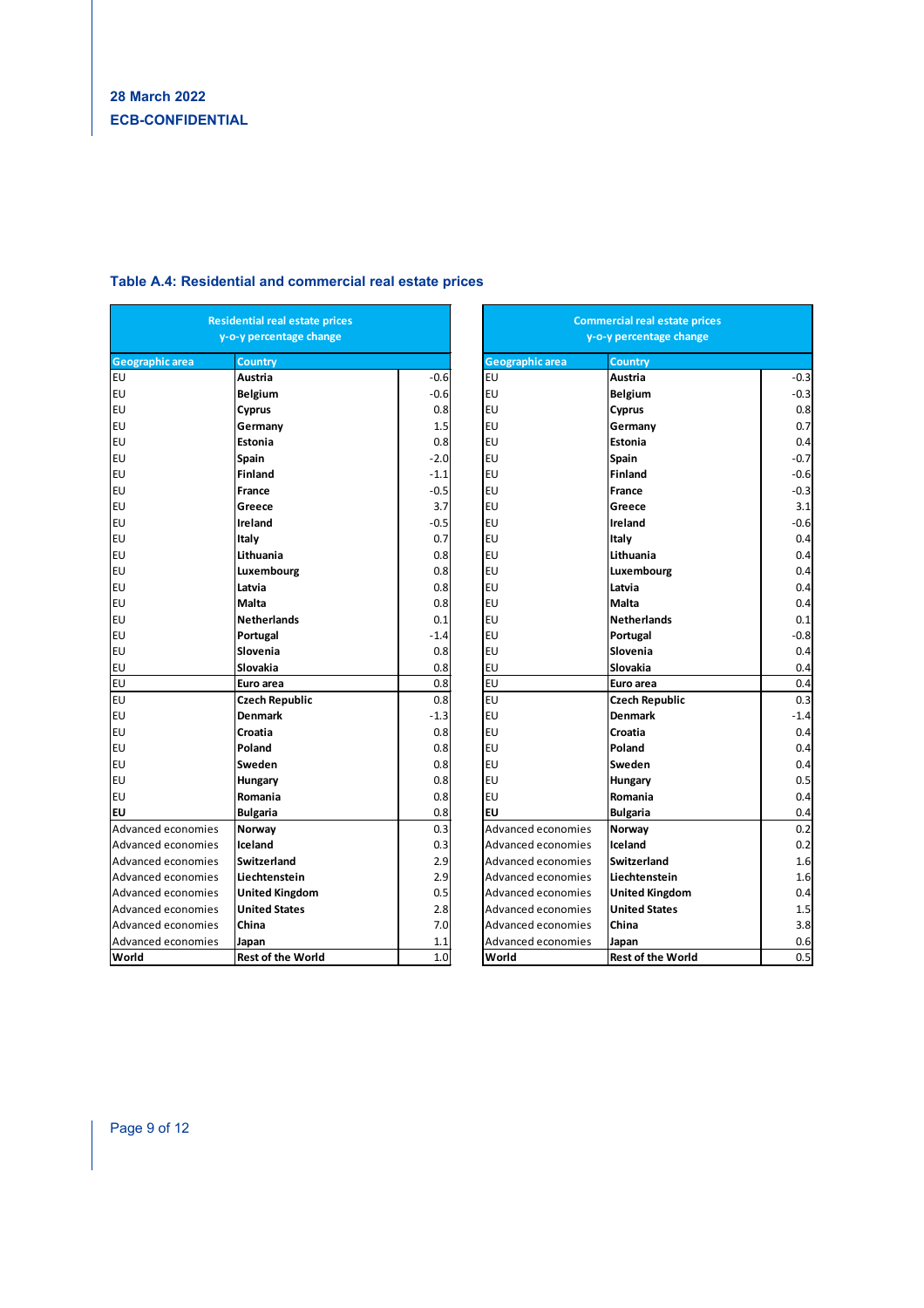### **Table A.5: Commodity prices**

| <b>Commodities</b><br>y-o-y percentage change |                           |            |            |              |  |  |
|-----------------------------------------------|---------------------------|------------|------------|--------------|--|--|
|                                               |                           |            |            |              |  |  |
| Geographic area<br>EU                         | <b>Country</b><br>Austria | Oil<br>275 | Gas<br>239 | Coal<br>1294 |  |  |
| EU                                            | <b>Belgium</b>            | 275        | 239        | 1294         |  |  |
| EU                                            | Cyprus                    | 275        | 239        | 1294         |  |  |
| EU                                            | Germany                   | 275        | 239        | 1294         |  |  |
| EU                                            | <b>Estonia</b>            | 275        | 239        | 1294         |  |  |
| EU                                            | Spain                     | 275        | 239        | 1294         |  |  |
| EU                                            | <b>Finland</b>            | 275        | 239        | 1294         |  |  |
| EU                                            | France                    | 275        | 239        | 1294         |  |  |
| EU                                            | Greece                    | 275        | 239        | 1294         |  |  |
| EU                                            | <b>Ireland</b>            | 275        | 239        | 1294         |  |  |
| EU                                            | Italy                     | 275        | 239        | 1294         |  |  |
| EU                                            | Lithuania                 | 275        | 239        | 1294         |  |  |
| EU                                            | Luxembourg                | 275        | 239        | 1294         |  |  |
| EU                                            | Latvia                    | 275        | 239        | 1294         |  |  |
| EU                                            | Malta                     | 275        | 239        | 1294         |  |  |
| EU                                            | <b>Netherlands</b>        | 275        | 239        | 1294         |  |  |
| EU                                            | Portugal                  | 275        | 239        | 1294         |  |  |
| EU                                            | Slovenia                  | 275        | 239        | 1294         |  |  |
| EU                                            | Slovakia                  | 275        | 239        | 1294         |  |  |
| EU                                            | Euro area                 | 275        | 239        | 1294         |  |  |
| EU                                            | <b>Czech Republic</b>     | 275        | 239        | 1294         |  |  |
| EU                                            | <b>Denmark</b>            | 275        | 239        | 1294         |  |  |
| EU                                            | Croatia                   | 275        | 239        | 1294         |  |  |
| EU                                            | Poland                    | 275        | 239        | 1294         |  |  |
| EU                                            | Sweden                    | 275        | 239        | 1294         |  |  |
| EU                                            | Hungary                   | 275        | 239        | 1294         |  |  |
| EU                                            | Romania                   | 275        | 239        | 1294         |  |  |
| EU                                            | <b>Bulgaria</b>           | 275        | 239        | 1294         |  |  |
| Advanced economies                            | Norway                    | 275        | 239        | 1294         |  |  |
| Advanced economies                            | Iceland                   | 275        | 239        | 1294         |  |  |
| Advanced economies                            | <b>Switzerland</b>        | 275        | 239        | 1294         |  |  |
| Advanced economies                            | Liechtenstein             | 275        | 239        | 1294         |  |  |
| Advanced economies                            | <b>United Kingdom</b>     | 275        | 239        | 1294         |  |  |
| Advanced economies                            | <b>United States</b>      | 271        | 235        | 1271         |  |  |
| Advanced economies                            | China                     | 128        | 107        | 580          |  |  |
| Advanced economies                            | Japan                     | 291        | 253        | 1368         |  |  |
| World                                         | <b>Rest of the World</b>  | 120        | 100        | 542          |  |  |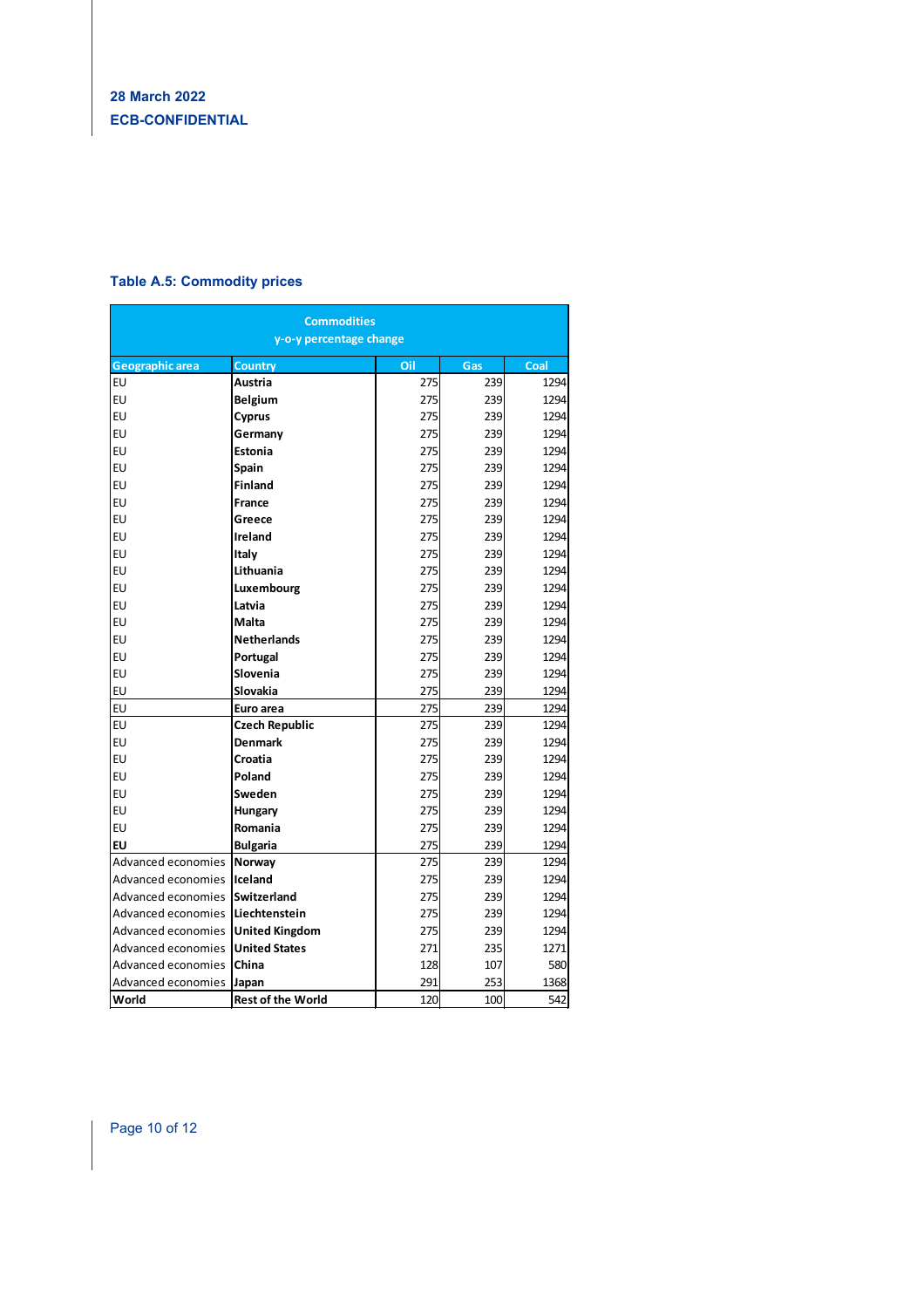| <b>Equity prices</b><br>y-o-y percentage change |         | <b>Corporate credit spreads</b><br>basis points change |     |  |
|-------------------------------------------------|---------|--------------------------------------------------------|-----|--|
| <b>NACE Sector code</b>                         |         | <b>NACE Sector code</b>                                |     |  |
| A01                                             | $-11.5$ | A01                                                    | 143 |  |
| A02-A03                                         | $-11.8$ | A02-A03                                                | 146 |  |
| B05-B09                                         | $-37.8$ | B05-B09                                                | 467 |  |
| C10-C12                                         | $-12.3$ | C10-C12                                                | 152 |  |
| C13-C18                                         | $-10.9$ | C13-C18                                                | 134 |  |
| C19                                             | $-32.2$ | C19                                                    | 397 |  |
| C <sub>20</sub>                                 | $-12.7$ | C <sub>20</sub>                                        | 157 |  |
| C21-C22                                         | $-11.1$ | C21-C22                                                | 137 |  |
| C <sub>23</sub>                                 | $-20.4$ | C <sub>23</sub>                                        | 252 |  |
| C24-C25                                         | $-15.3$ | C24-C25                                                | 189 |  |
| C26-C28                                         | $-11.1$ | C26-C28                                                | 138 |  |
| C29-C30                                         | $-11.2$ | C29-C30                                                | 139 |  |
| C31-C33                                         | $-9.8$  | C31-C33                                                | 121 |  |
| <b>D35</b>                                      | $-23.0$ | D35                                                    | 284 |  |
| E36-E39                                         | $-13.1$ | E36-E39                                                | 162 |  |
| F41-F43                                         | $-11.5$ | F41-F43                                                | 143 |  |
| G45-G47                                         | $-13.4$ | G45-G47                                                | 165 |  |
| H49                                             | $-22.6$ | H49                                                    | 279 |  |
| <b>H50</b>                                      | $-12.7$ | <b>H50</b>                                             | 157 |  |
| <b>H51</b>                                      | $-14.2$ | H51                                                    | 176 |  |
| H52-H53                                         | $-10.8$ | H52-H53                                                | 133 |  |
| L68                                             | $-12.0$ | L68                                                    | 148 |  |
| Other                                           | $-14.3$ | Other                                                  | 177 |  |

#### **Table A.6: Equity prices and corporate credit spreads by NACE sector code**

| <b>Corporate credit spreads</b><br>basis points change |     |
|--------------------------------------------------------|-----|
| <b>NACE Sector code</b>                                |     |
| A01                                                    | 143 |
| A02-A03                                                | 146 |
| B05-B09                                                | 467 |
| C10-C12                                                | 152 |
| C13-C18                                                | 134 |
| C19                                                    | 397 |
| C <sub>20</sub>                                        | 157 |
| $C21-C22$                                              | 137 |
| C <sub>23</sub>                                        | 252 |
| C24-C25                                                | 189 |
| C26-C28                                                | 138 |
| C29-C30                                                | 139 |
| C31-C33                                                | 121 |
| D35                                                    | 284 |
| E36-E39                                                | 162 |
| F41-F43                                                | 143 |
| G45-G47                                                | 165 |
| H49                                                    | 279 |
| <b>H50</b>                                             | 157 |
| H51                                                    | 176 |
| H52-H53                                                | 133 |
| L68                                                    | 148 |
| Other                                                  | 177 |